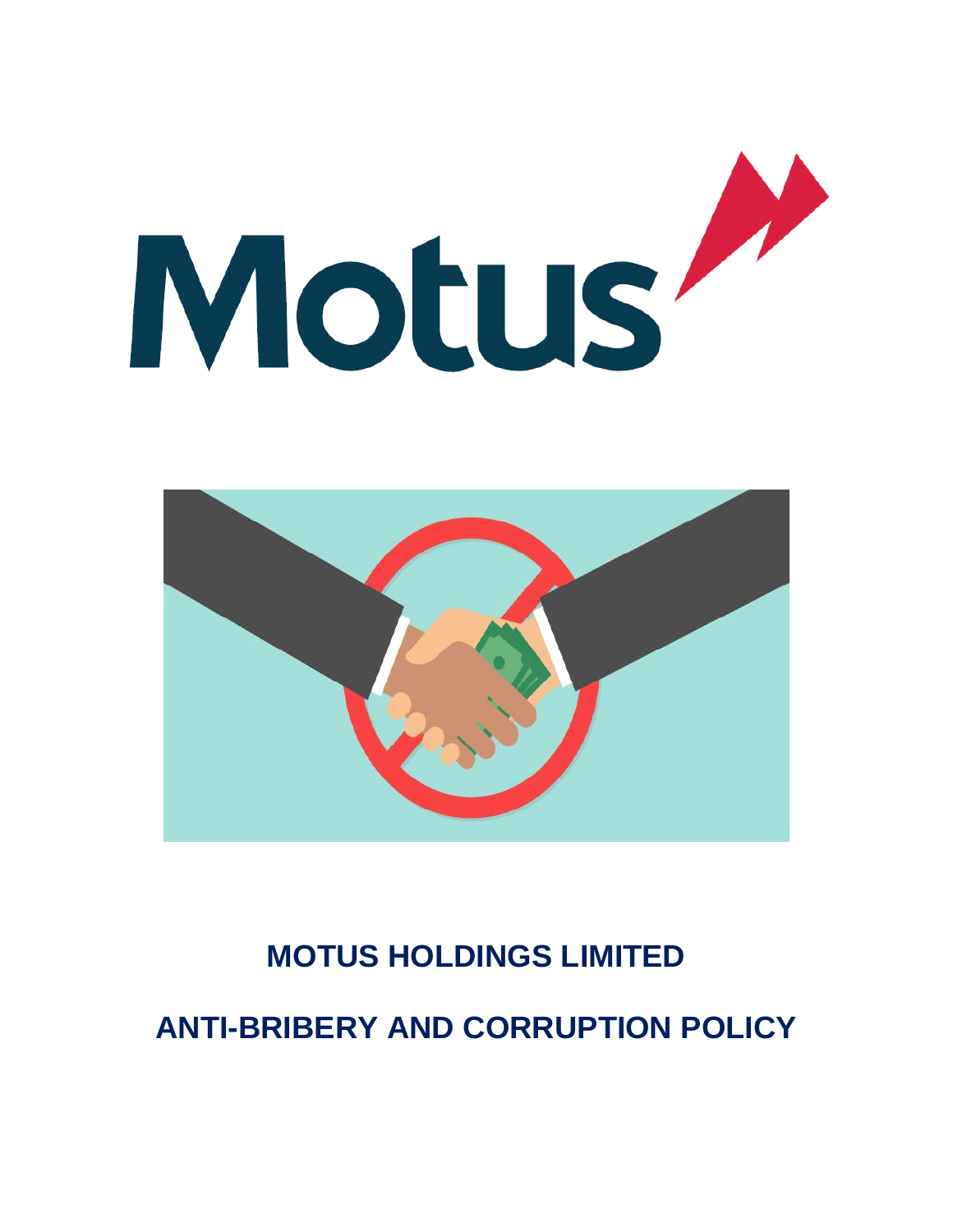

# **Table of Contents**

| $\mathbf{1}$ . |  |
|----------------|--|
| 2.             |  |
| 3.             |  |
| 4.             |  |
| 5.             |  |
| 6.             |  |
| 7.             |  |
| 8.             |  |
| 9.             |  |
| 10.            |  |
| 11.            |  |
| 12.            |  |
| 13.            |  |
| 14.            |  |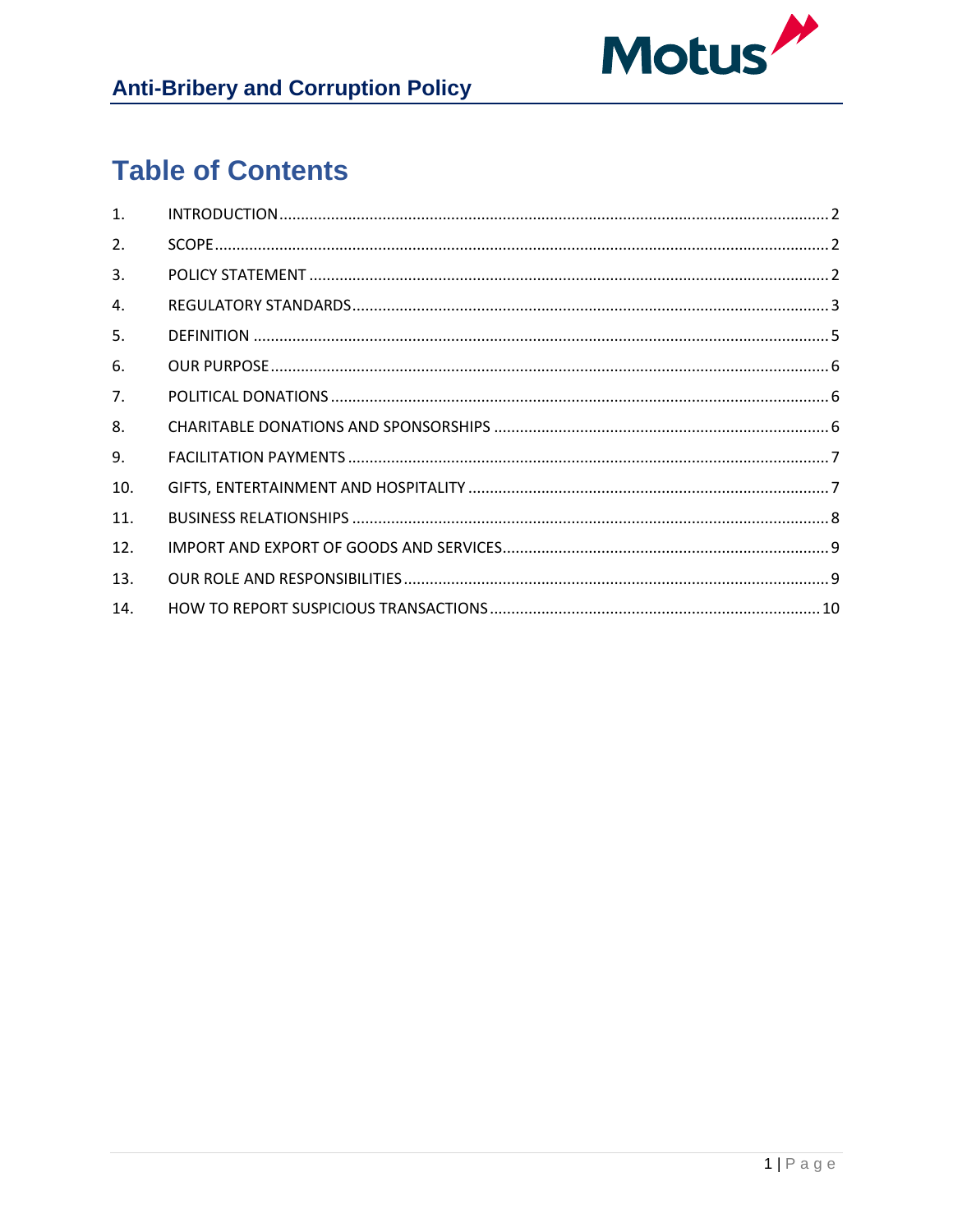

## <span id="page-2-0"></span>**1. INTRODUCTION**

1.1. Motus Holdings Limited and all its subsidiaries and associated companies, ("**the Motus Group**") is committed to combating corruption, bribery and anti-competitive collusion, through the implementation of an Anti-Bribery and Corruption Policy ("**this Policy**"). This Policy has been developed to promote appropriate standards and behaviour, in order to prevent bribery, corruption and anti-competitive collusive practices in the various jurisdictions in which the Motus Group operates.

### <span id="page-2-1"></span>**2. SCOPE**

- 2.1 This Policy applies to all directors, employees (whether permanent, fixed term or temporary), consultants, contractors, agency staff, of the Motus Group.
- 2.2 Where any policy adopted by Motus Group conflicts in any way with this Policy, then the policy providing the greatest level of protection against bribery and corruption shall prevail.

# <span id="page-2-2"></span>**3. POLICY STATEMENT**

- 3.1 It is the Motus Group's policy to conduct all its business with transparency, integrity, and enforcing a zero-tolerance approach to bribery and corruption. The Motus Group is committed to performing its operations with honesty and acting professionally in all its business dealings and relationships. Furthermore, the Motus Group is dedicated to operating, implanting and enforcing effective systems to counter bribery and corruption. The nature of Motus Group's business requires interaction with persons within various levels of governments, multi-national client companies and third-party service providers throughout Africa and the World.
- 3.2 The recently updated Code of Conduct is an embodiment of what integrity means to Motus in practice. It means always acting with honesty, fairness, transparency and respecting each other, the communities and customers in which we operate. It is the Motus Group ethical compass and clearly outlines our core values.
- 3.3 Motus Group is committed to upholding all laws in the countries in which it does business; the Motus Group Code of Ethics, SA anti-bribery law, International antibribery law and this Policy.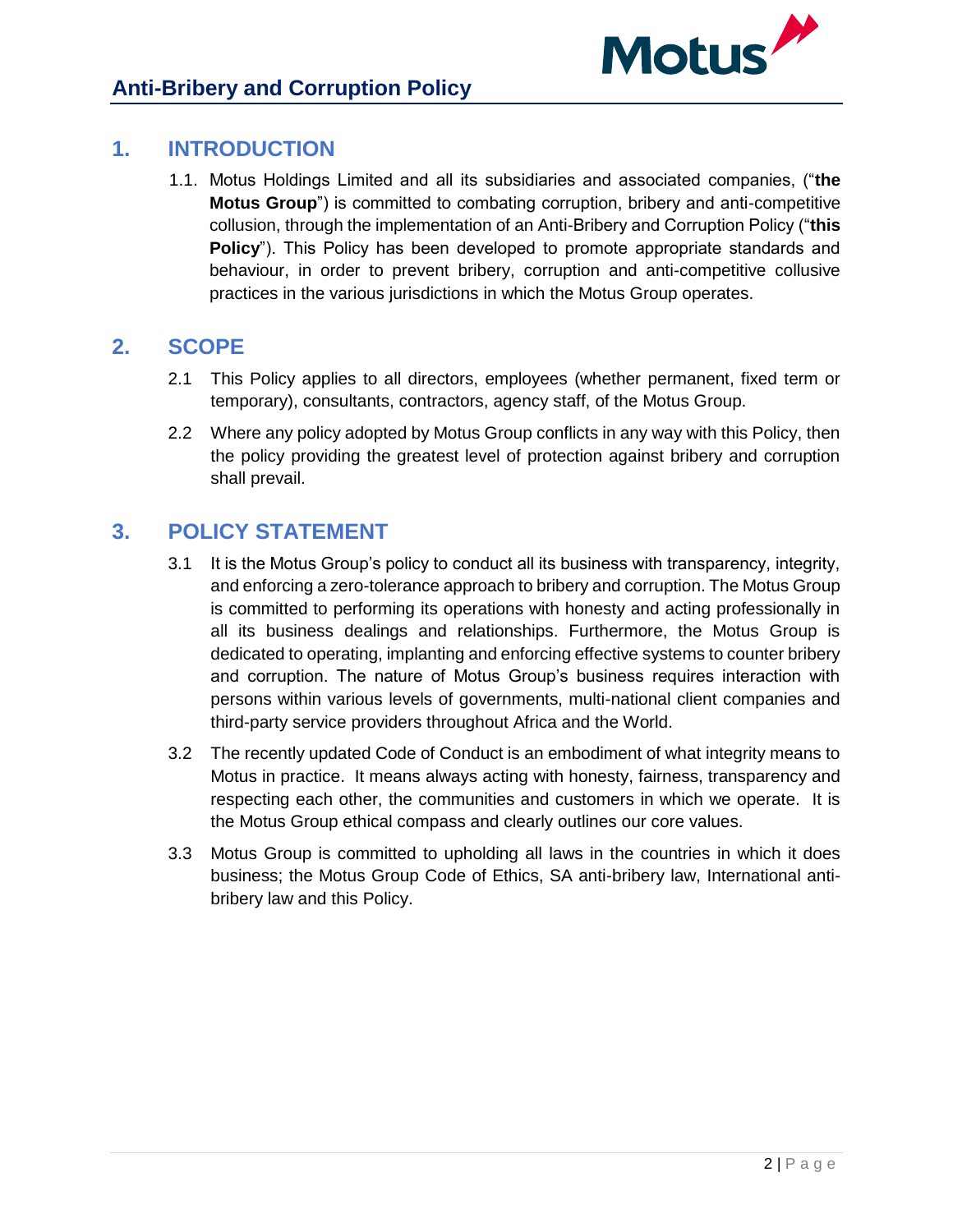

# <span id="page-3-0"></span>**4. REGULATORY STANDARDS**

- 4.1 The Motus Group supports the objectives of this Policy and recognises the legal importance of complying with all anti-bribery, anti-corruption and anti-competitive collusive laws, regulations, and/or policies of South Africa, ("SA anti-bribery law"), including:
	- the Prevention and Combating of Corrupt Activities Act, No 12 of 2004 ("**PCCA**");
	- **the Prevention of Organised Crime Act, No 121 of 1998 ("POCA");**
	- the Financial Intelligence Centre Act, No 38 of 2001 ("**FICA**");
	- the Financial Advisory and Intermediary Services Act, No 37 of 2002 (**"FAIS"**);
	- the Criminal Procedure Act, No 51 of 1977 ("**CPA**");
	- the South African Development Community's Protocol against Corruption;
	- the Competition Act, No 89 of 1998 ("the Competition Act") and
	- the Companies Act, No 71 of 2008 ("**the Companies Act**").

This policy further recognizes the legal requirements of:

- the UK Bribery Act, 2010;
- the Foreign Corrupt Practices Act of 1977;
- the Australian Criminal Code Act 12 of 1995;
- the European Union; the Organisation for Economic Cooperation and Development;
- the United Nations Global Compact Principles;
- the United Nations Convention against Corruption;
- the African Union Convention on preventing and Combating Corruption;
- the laws against bribery, corruption and anti-competitive collusive practices in all other jurisdictions in which the Motus Group conducts business (collectively, "International anti-bribery law").
- 4.2 Prevention and Combating of Corrupt Activities Act (PCCA) is the primary anticorruption legislation in South Africa. PCCA aims to prevent and fight corruption in both the public and private sector and creates a general offence of corruption that is broadly defined. In addition to the general crime of corruption, PCCA also criminalises specific corrupt activities.
- 4.3 A person will be guilty of an offence under PCCA if he/she directly or indirectly accepts or offers to accept a gratification (which is any economic benefit, whether in cash, or in any other form) from another person, or gives or agrees to give a gratification to any other person for his/her benefit, or that of another, where the giving or accepting is done in order to induce the other party to act in an improper manner, in the performance of that individual's duties.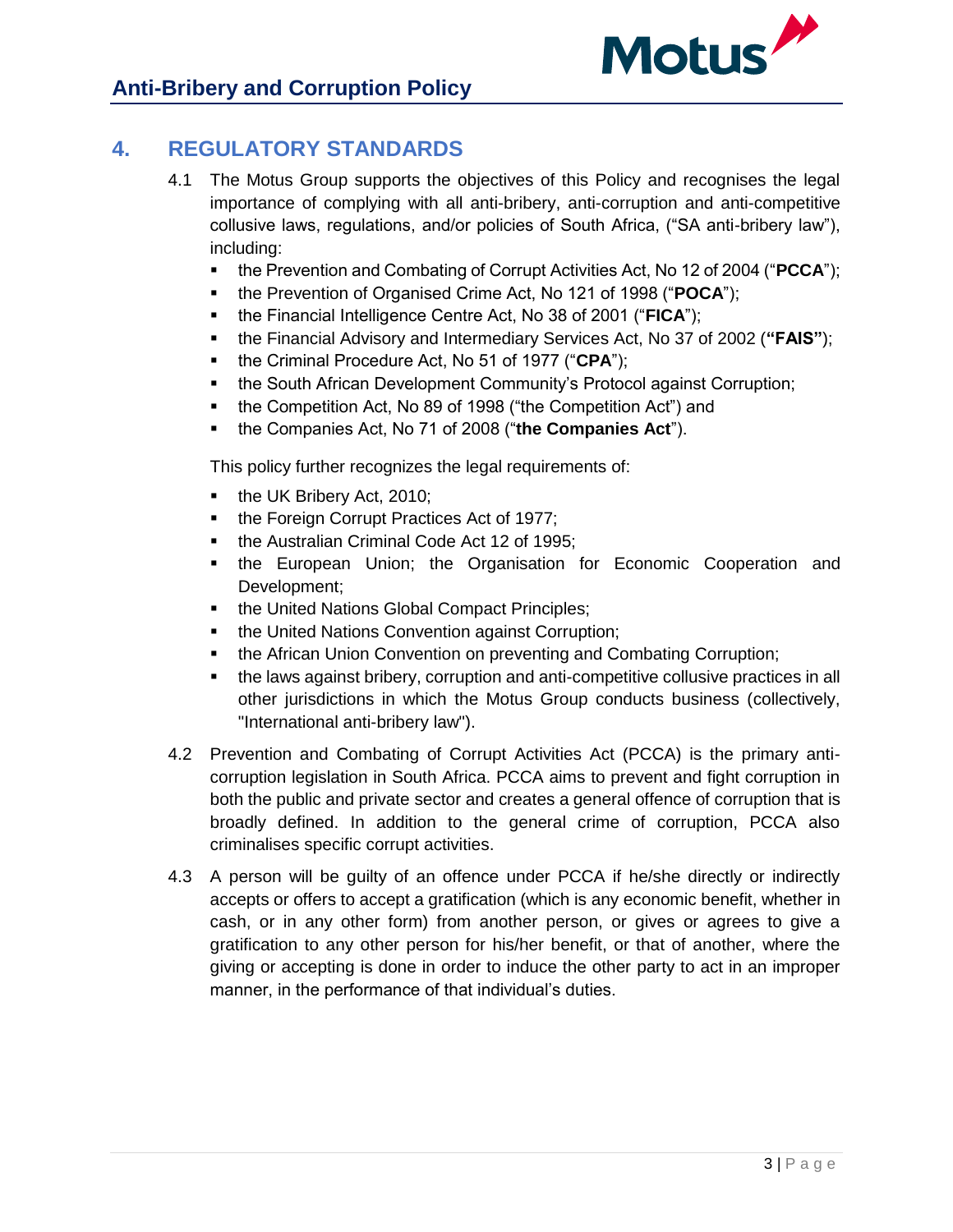

# **Anti-Bribery and Corruption Policy**

- 4.4 Penalties for those convicted of an offence as set out in PCCA can range from limitless fines up to life imprisonment. South African courts view convictions of fraud and corruption as serious violations and sentence of 15 years or more are not unusual. PCCA further provides for a tender register blacklisting companies and individuals convicted of acts of corruption, with the consequence that such entities and individuals cannot do business with the South Africa government for 10 years. Over and above this, it is a criminal offence for an individual or enterprise applying for a tender not to disclose their involvement in a company that has been blacklisted. A recent innovation is that of publicly naming and shaming individuals convicted of crimes of corruption.
- 4.5 Further PCCA does have extra-territorial jurisdiction if certain requirements are met. Thus, a South African citizen or someone who ordinarily resides in South Africa, as well as companies incorporated or registered in South Africa, can be prosecuted in terms of PCCA regardless of whether the offensive act constitutes an offence at the place of its commission.
- 4.6 Examples of corrupt offences under PCCA (which are not intended to be at all exhaustive)
	- 4.6.1 Offences involving contracts it is a crime for anyone to accept any form of gratification to influence who will receive a contract in the workplace. Anyone involved in accepting or offering such a gratification will be guilty of corrupt conduct under PCCA, even if the gratification is received or paid by the Motus Group and the individual does not personally benefit in any way;
	- 4.6.2 Offences involving a public official it is a crime for anyone in the private sector to offer a public official gratification to receive a benefit. Furthermore, it is also a crime for a public official to offer to do something for someone in the private sector in exchange for gratification;
	- 4.6.3 Offences that involve judges, magistrates and witnesses it is a crime to offer a magistrate or judge gratification to influence the outcome of a case;
	- 4.6.4 Offences that involve tenders it is a crime to offer or accept gratification in order to influence the award of a tender.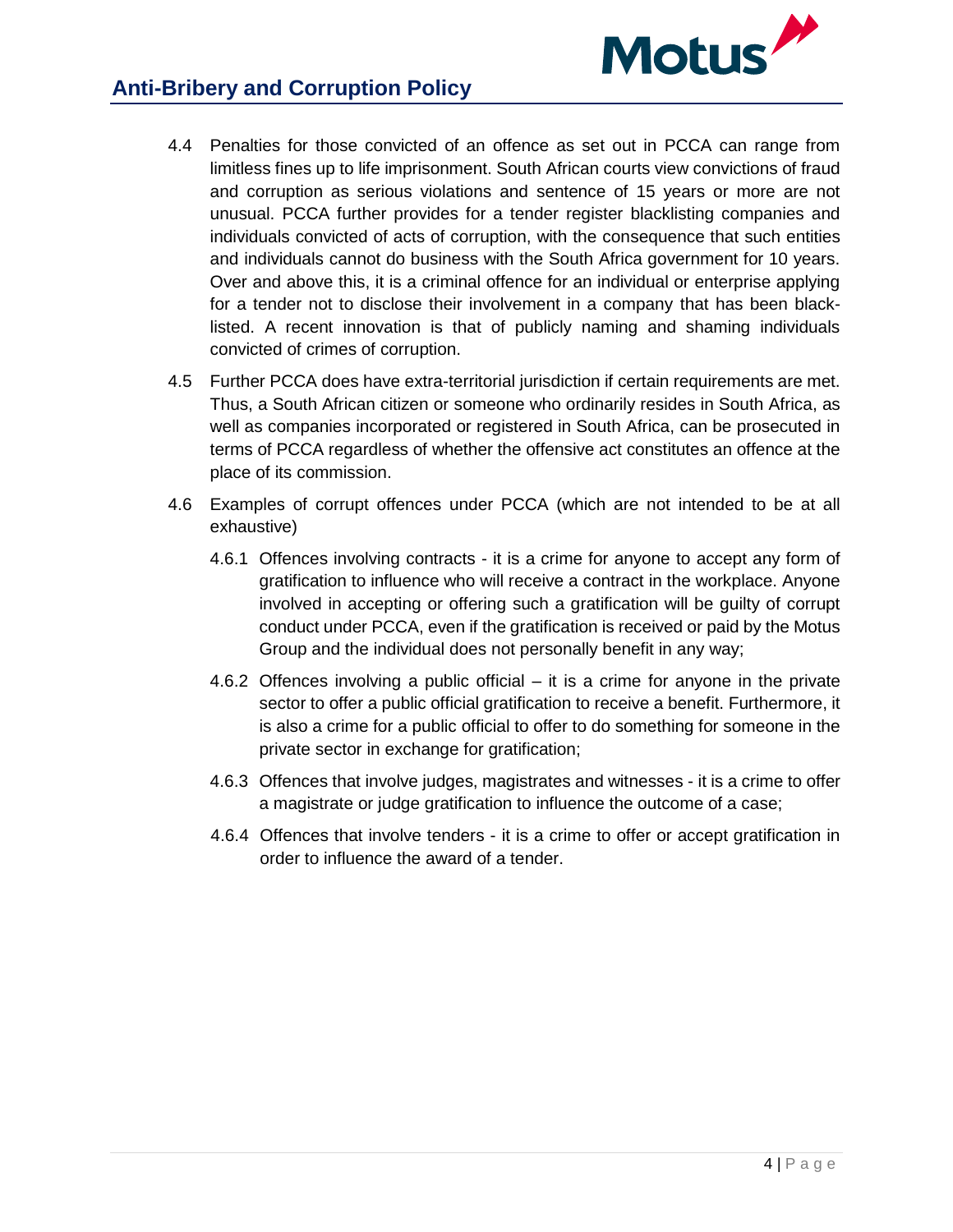

# <span id="page-5-0"></span>**5. DEFINITION**

- 5.1 **Bribery** is where a person offers, promises, gives or receives, demands or accepts a financial or other advantage to/from another person with the intention to bring about the improper performance by that other person of a relevant function or activity or to reward such improper performance.
- 5.2 **Corruption** is defined broadly as "the abuse of power for personal gain" and bribery and fraud are considered to be aspects of corrupt practices.
- 5.3 **Facilitation payments** are usually small payments or gifts made to low-level public officials in order to speed up or "facilitate" actions the officials are already duty-bound to perform.
- 5.4 **Gifts** can include goods or services as well as other things of value, for example, loans, school fees, medical care expenses, and trips or tickets to cultural, entertainment, or sporting events. Cash gifts or their equivalent (such as gift vouchers) and tips are not permitted.
- 5.5 **Hospitality** includes meals and refreshments, as well as cultural, entertainment, or sporting events where at least one Motus employee acts as a host and attends. If no Motus employee is attending, then the hospitality is a "gift" and subject to the rules on gifts. With regard to gifts or hospitality, you should always be cautious. You may not use your own money or resources to circumvent the rules in our policies, directives, or as set out in this code. Only gifts and hospitality in excess of R2000 offered and provided to others on behalf of Motus must be properly reflected in Divisional register to be maintained and kept by the MD /CEO of the Division.
- 5.6 **Collusive tendering** or **bid rigging** is defined as an agreement amongst competitors not to compete on bids they submit after being invited to tender. Together with price fixing and market allocation, collusive tendering falls within the class of conduct referred to as "cartel activity", which is prohibited.
- 5.7 The term **"cover pricing"** refers to a practice that occurs where a company wishes, or believes it is necessary, to be seen to tender for a particular project but either does not wish to win the tender; or does not have the time or resources to prepare a carefully priced tender for that project. The company accordingly submits a high bid that it does not expect will be successful.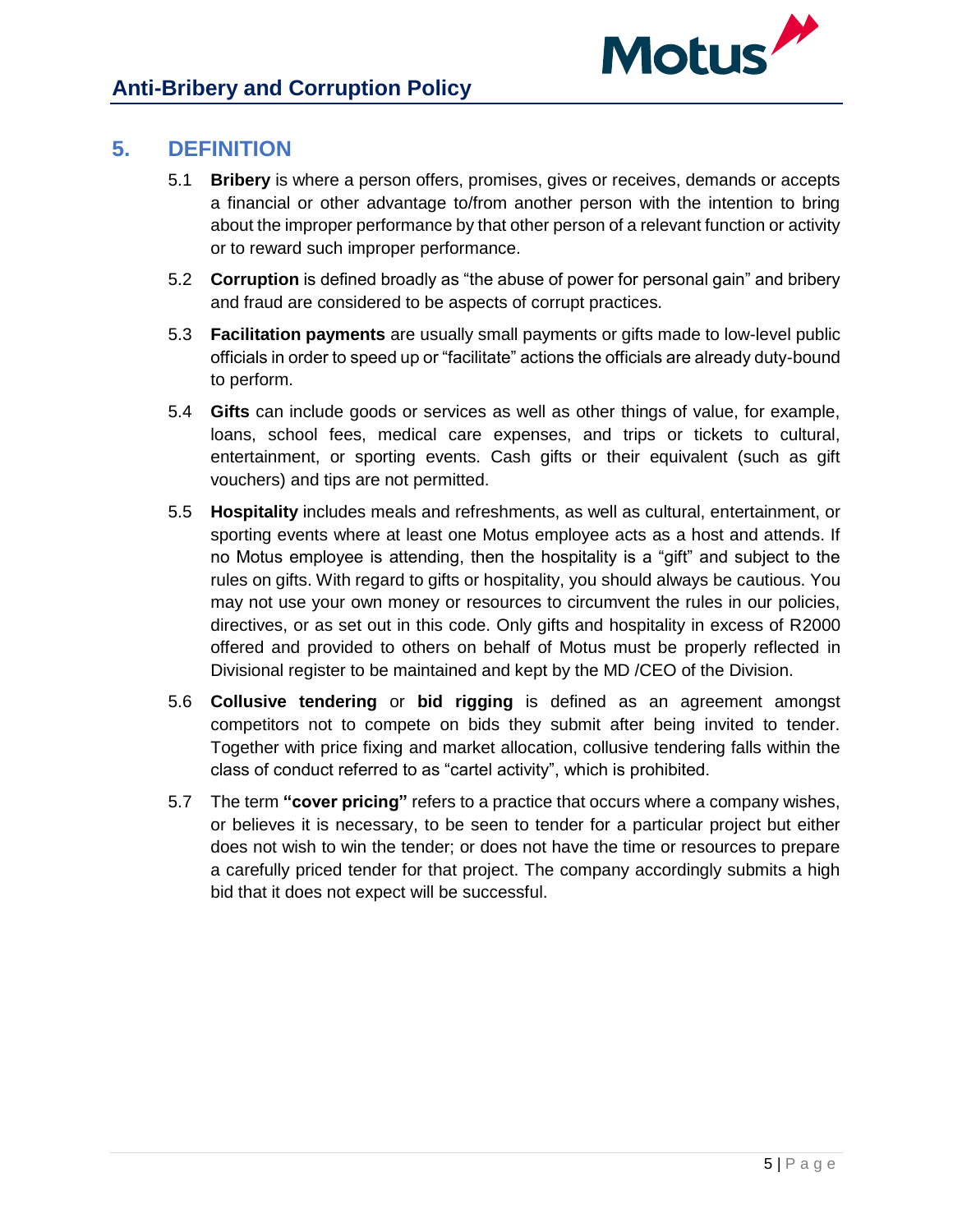

### <span id="page-6-0"></span>**6. OUR PURPOSE**

- 6.1 The Motus Group refuses to offer, give or receive bribes or improper payments, or participate in any kind of corrupt or anti-competitive collusive activity, either directly or indirectly through any third party, in order to obtain new business, retain existing business, or secure any improper advantage, and Motus Group furthermore will not use or permit others to do such things on our behalf.
- 6.2 The Motus Group will always strive to avoid any appearance of wrongdoing and will report any attempts to bribe us, or to solicit bribes from us, and any suspicions we have about bribery and corruption. We recognise that any allegation of bribery or corruption can seriously damage the Motus Group's reputation.
- 6.3 The Motus Group will never participate in any form of corrupt behaviour or anti-competitive collusive practices conceal or fail to accurately record the true nature of the Motus Group activities, or falsify or tamper with the Motus Group books and records.

# <span id="page-6-1"></span>**7. POLITICAL DONATIONS**

7.1 Motus Group and its employees will never directly or indirectly make a contribution to any political party, organisation or individual engaged in politics in order to obtain an improper advantage in business conducted by the Motus Group. Furthermore, we will never offer or make any contribution as an incentive or reward for obtaining or retaining business or for any improper purpose.

# <span id="page-6-2"></span>**8. CHARITABLE DONATIONS AND SPONSORSHIPS**

8.1 The Motus Group may make charitable contributions and offer sponsorships for the purposes of socio-economic development, research, cultural and sporting activities, provided they are not for improper business purposes. We will always ensure that the charity is appropriate, legitimate and has all the appropriate registrations. Further we will always conduct a proper due diligence before making any charitable donation or offering any sponsorship. The Motus Group will never offer or make any charitable contribution as an incentive or reward for obtaining or retaining business or for any improper purpose.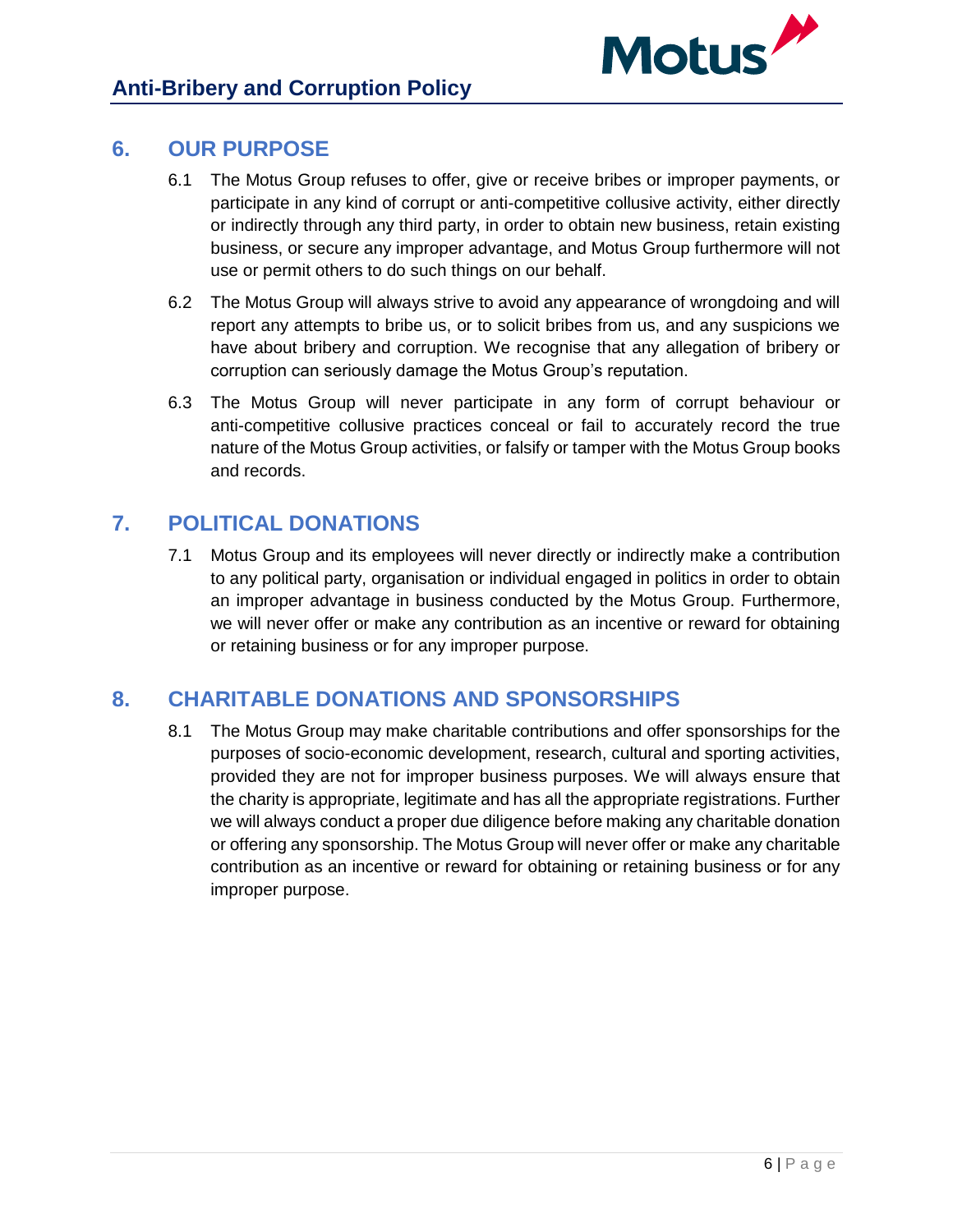

### <span id="page-7-0"></span>**9. FACILITATION PAYMENTS**

- 9.1 Facilitation payments are classified as bribes and as such are illegal in South Africa and in other countries where the Motus Group conducts business. Any type of facilitation payment is prohibited, large or small. Even where such payments are perceived as business practice or acceptable under the local law and even if our competitors engage in such practices, no violations of this principle will be tolerated.
- 9.2 A legitimate fee is sometimes payable for a speedy service provided by the government, where this is legally permissible. For example, a published amount to get a visa or a new passport more quickly from a consulate. Payment of such fees is acceptable provided there is a defined business need, the payment is transparent and open, and a receipt is obtained and the expense is properly recorded in the Motus Group's financial records. It would not, of course, be legitimate, if it is a private payment to the official concerned, in order for him to expedite such an application.

## <span id="page-7-1"></span>**10. GIFTS, ENTERTAINMENT AND HOSPITALITY**

- 10.1 Good business relationships are built on trust and goodwill, and because we value and respect our customers and business partners, either party may want to acknowledge this from time to time by offering gifts and hospitality. Employees may thus offer and receive normal gifts, hospitality and entertainment openly, unconditionally and without the intention of obtaining or retaining any business advantage. Accepting money or comparable benefits is inadmissible at any time.
- 10.2 The gifts and hospitality must always be moderate (Not to Exceed R2000 in Value) and should never be used to exert improper influence or create a perception of or actual conflict of interest. By exercising common sense, discretion, and sound judgment before offering or receiving any gifts or hospitality, we can avoid good intentions being misinterpreted. Always consult your manager or person in authority to ensure adherence to this principle.

#### 10.3 **Returning a Gift**

If a gift exceeds R2000, tell your Manager, document its receipt in accordance with applicable rules or directives, and politely return the gift explaining that Motus's internal rules do not permit the acceptance of such gifts. If returning a gift is really impractical or would cause significant offense to the giver, it must be donated anonymously to charity, and if this is not possible, then accepted on behalf of the company and shared amongst employees, with Human Resources deciding on how this should be carried out.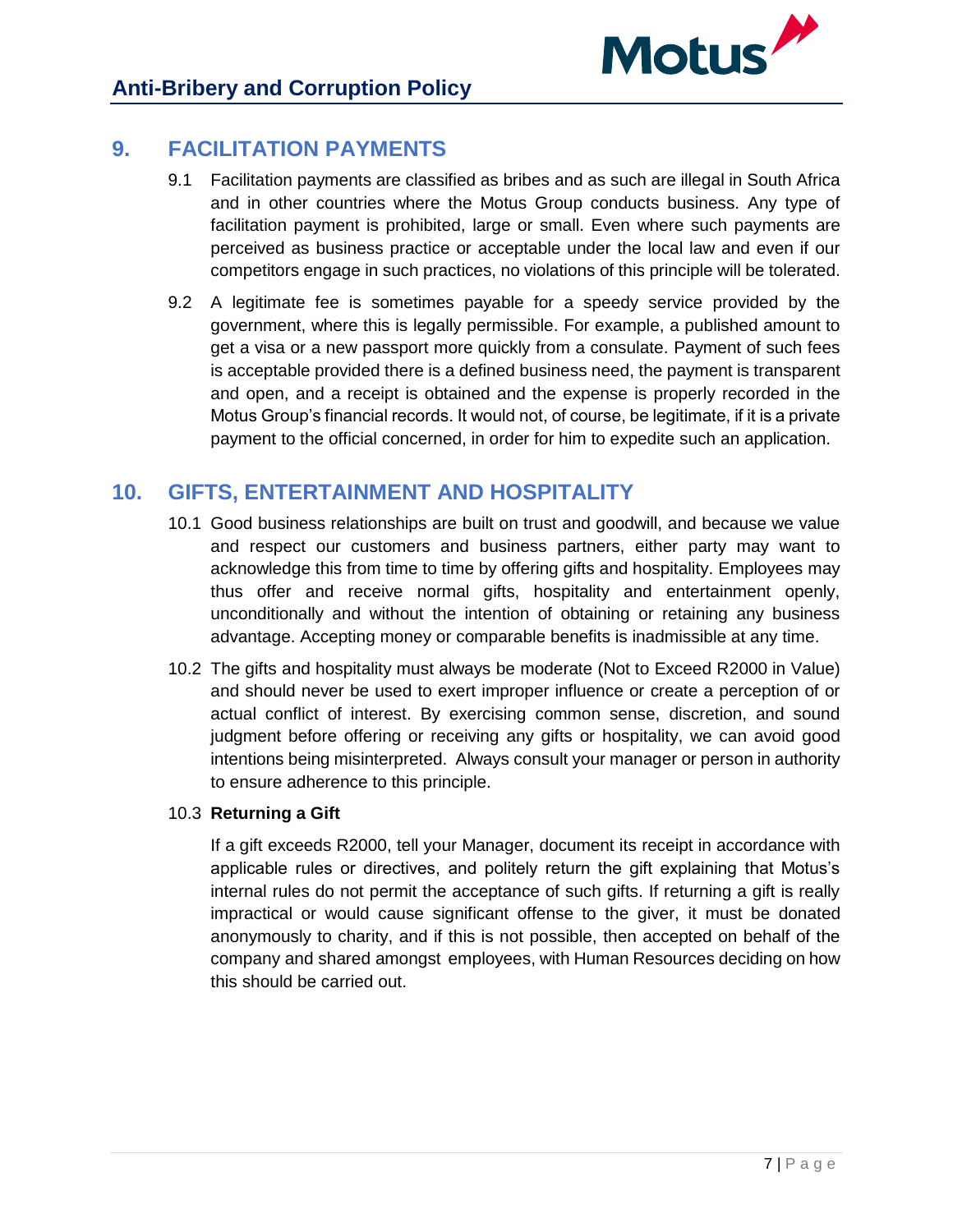

# <span id="page-8-0"></span>**11. BUSINESS RELATIONSHIPS**

The Motus Group will endeavour to engage with agents, consultants, joint venture partners, consortia, advisors, distributors, contractors, sub-contractors and suppliers ("third parties") to observe this Policy and act at all times in accordance with the Motus Groups standards in relation to bribery and corruption. In order to protect the Motus Group against the risk of bribes given indirectly, it is the responsibility of the Motus Group personnel when employing third parties to conduct an appropriate due diligence process. Third parties need to understand and formally agree to this and it is our responsibility to confirm their behaviour remains compliant.

#### 11.1 **Collusive Practices**

The Competition Act prohibits collusive tendering in the procurement process. Furthermore, such conduct also constitutes corrupt activity under PCCA.

Motus Group personnel must never participate in a bid-rigging cartel or engage in cover pricing to favour one or more companies in exchange, for example, for a "loser's fee". This type of conduct amounts to the receiving of gratification and is an offence under PCCA. Furthermore, when an individual participates in a bid-rigging cartel and it is agreed that his/her company will engage in cover pricing so that a rival firm can win the tender in exchange for a sub-contract, this too amounts to a corrupt activity under PCCA.

Motus Group personnel must be aware that all parties involved in collusive tendering will be prosecuted under PCCA. Furthermore, the fact that the employee may not derive any personal benefit from the collusive activity is of no relevance. It constitutes a contravention of the Competition Act and an offence under PCCA.

#### 11.2 **Procurement**

The Motus Group will always verify and check our third parties' experience, background and reputation. The Motus Group will endeavour to conduct its procurement practices in a fair and transparent manner. We will further endeavour to avoid dealing with contractors and suppliers or other business partners known or reasonably suspected to be paying bribes.

#### 11.3 **Compensation and payments to business partners**

The Motus Group will not channel improper payments through agents or other intermediaries. Compensation paid to third parties should be appropriate and justified remuneration for legitimate services rendered.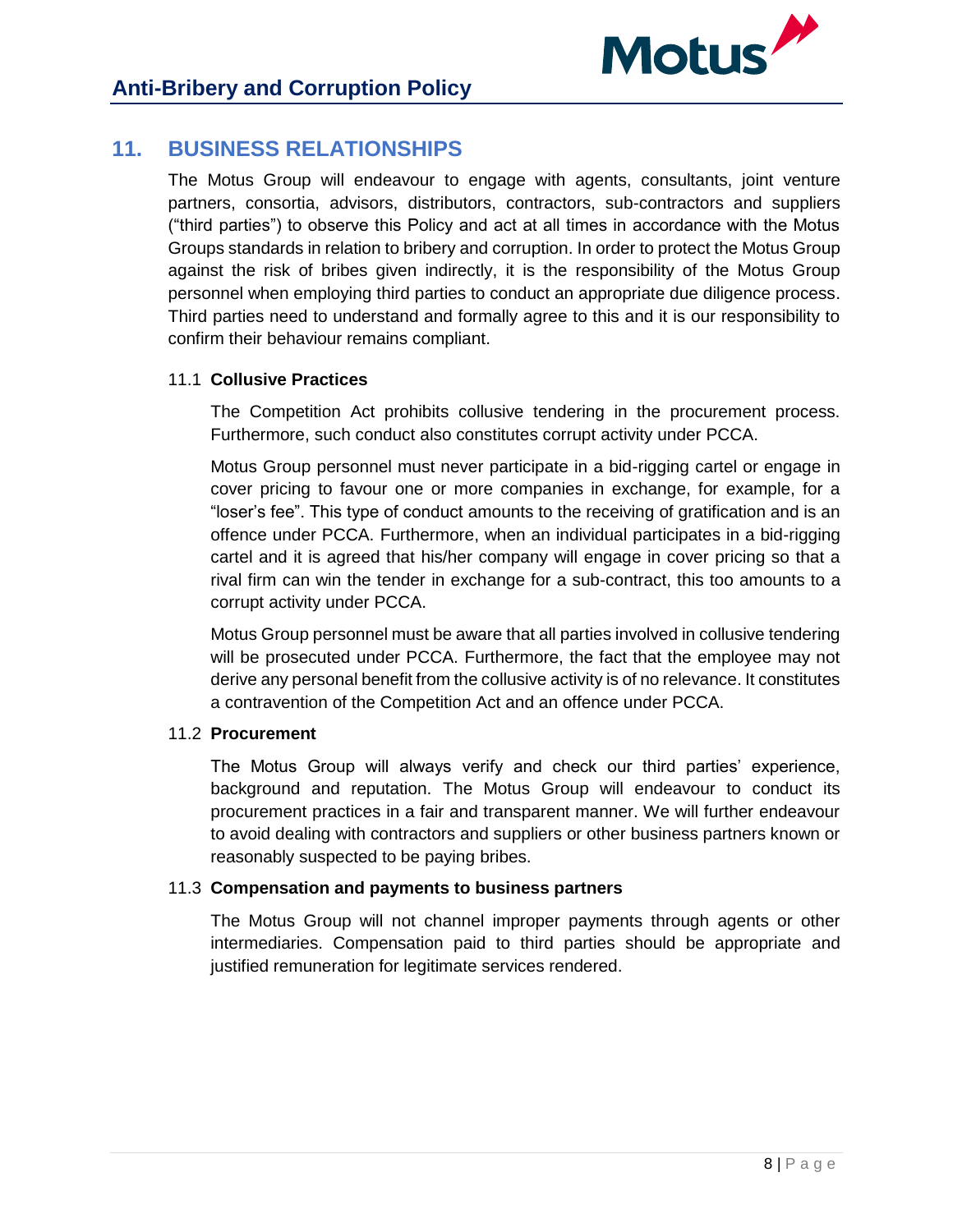

The Motus Group will never:

- enter into agreements that do not have a clear and proper commercial rationale;
- **pay more than the fair market value for goods and services:**
- make payments to third parties without having a binding written agreement (whenever possible) in place and we know exactly what the payment is for; and
- exchange sensitive information with third parties i.e. pricing, other confidential customer information.

The Motus Group personnel are encouraged to look out for the following behaviour:

- unusually large fees or cash payments;
- **fees linked to a percentage of the project cost or value;**
- **suspicious bidding patterns;**
- a request for money paid into a personal or offshore bank account;
- someone who does not appear to have the experience, expertise or qualifications for what they are being engaged to do; and
- **If** lavish hospitality and gifts.

Motus Group personnel must report any suspicious activity to a Motus Group Manager.

### <span id="page-9-0"></span>**12. IMPORT AND EXPORT OF GOODS AND SERVICES**

The Motus Group complies with all legal requirements for the proper import and export of goods and service. The Motus Group is committed to trading lawfully at all times, hence compliance with all trade regulations and restrictions imposed by recognised national and internal authorities. All restrictive trade practices are strictly prohibited. As well as complying with all relevant laws, the Motus Group must obtain all necessary licenses and permits to import and export goods, and in doing so, provide honest and accurate information to customs authorities.

### <span id="page-9-1"></span>**13. OUR ROLE AND RESPONSIBILITIES**

#### 13.1 **Board**

The Board is responsible for setting bribery and corruption prevention policies, tasking management to design, operate and monitor bribery and corruption prevention procedures, and keeping these policies and procedures under regular review.

Board Members are expected to disclose ethical, legal, financial, and other conflicts, and remove themselves from decision-making if they would otherwise be called on to act on a conflict involving themselves, their family members or entities with which they or their family members are closely associated.